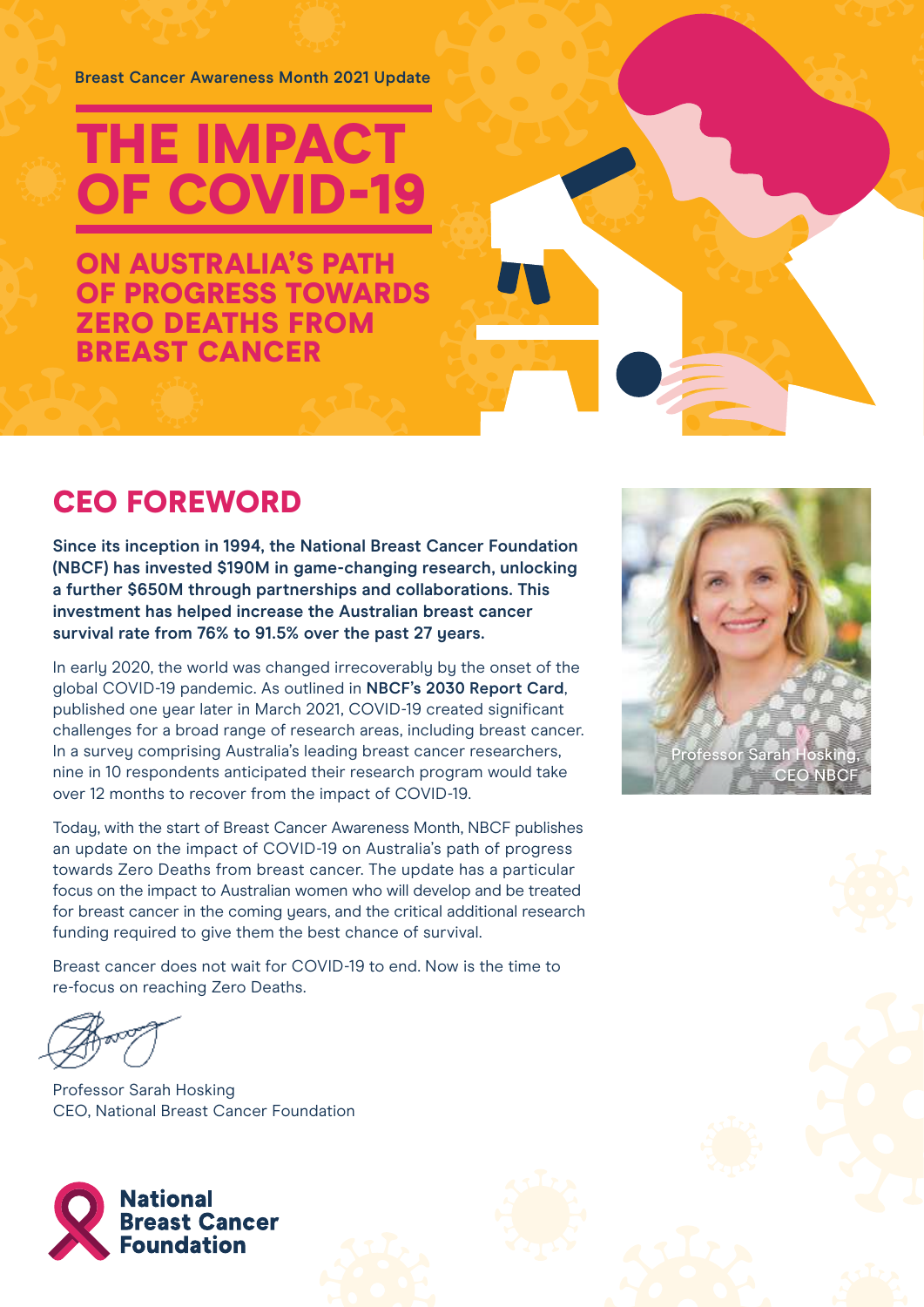

## HOW COVID-19 WILL CHANGE THE FACE OF BREAST CANCER IN AUSTRALIA OVER THE COMING YEARS

#### **The National Breast Cancer Foundation is marking the start of Breast Cancer Awareness Month by forewarning of the potential increase in more advanced breast cancers in the coming years, with COVID-19 causing sharp delays and declines in breast screening, breast care appointments and surgeries.**

Time is critical when detecting, diagnosing and treating breast cancer, and can have a significant impact on treatment options and survival outcomes.



**During the 2020 lockdowns roughly** 98% of breast screening appointments **were**  cancelled or delayed<sup>1</sup> and in August 2021 there was a total close of BreastScreen NSW.

**There's been a** 10–30% drop **in diagnostic and investigational surgeries** including biopsies, mastectomies and lumpectomies in the first wave of COVID-19<sup>2</sup> . It is not yet known what the impact of the Delta strain will have this year but, given the trend, we may expect to see more advanced cancers detected and potential for increasing mortality.



**A surgical delay of 12 weeks could result in** 500 more deaths **per year**<sup>3</sup> .

**There has been positive progress to the overall breast cancer survival rate, which has increased from 76% in 1994 to 91.5% in 2021, and continues to rise thanks largely to research. Despite this, a greater investment needs to be made across the research spectrum which can help increase the survival rates of later stage and hard-to-treat breast cancer, which currently lags behind.**



Currently, the later a person is diagnosed with breast cancer, the worse their five-year survival outcome is:

- $-$  Stage 1 (early breast cancer) 100%
- Stage 2 (early breast cancer may have spread to lymph nodes) – 94.6%
- Stage 3 (locally advanced breast cancer) 80.2%
- Stage 4 (metastatic) 32%

This means research into hard-to-treat and more advanced breast cancers has become even more crucial to future-proof solutions for women with more advanced diagnoses over the coming years.

NBCF has funded vital life-saving research into breast cancer since 1994, and the data shows that **over 50,000 people** with breast cancer have survived to the five-year milestone during this time. However, without continued investment in research, **over 30,000 Australian lives** will be lost to breast cancer by 2030.

*<sup>1</sup> Australian Institute of Health and Welfare, Cancer screening and COVID-19 in Australia December 2020.*

*<sup>2</sup> Cancer Australia, National and jurisdictional data on the impact of COVID-19 on medical services and procedures in Australia: Breast, colorectal, lung, prostate and skin cancers, December 2020.*

*<sup>3</sup> Radiation Therapy Advisory Group, COVID's impact on breast cancer in Australia, August 2021.*